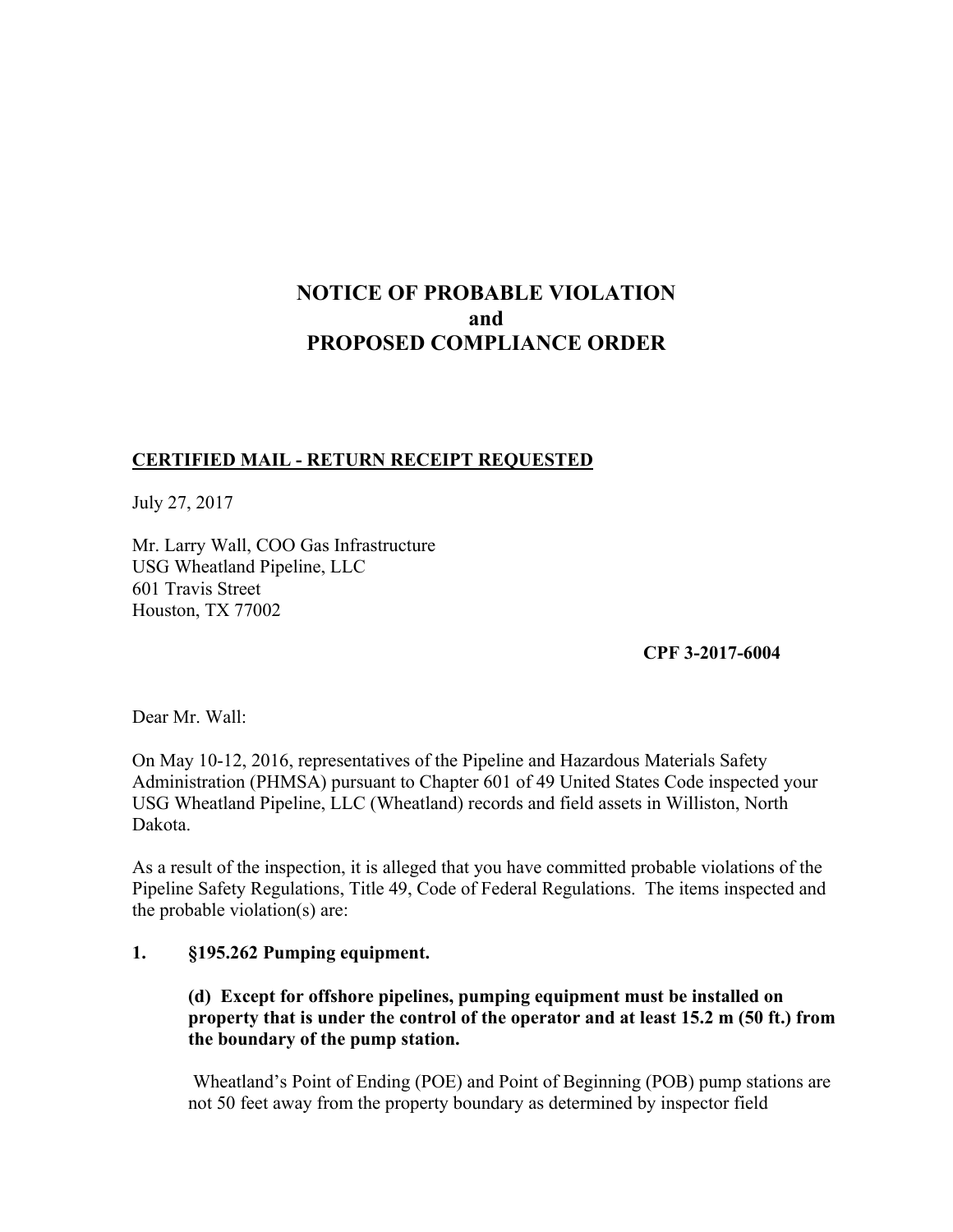measurements. The POE station was found to be approximately 25 feet from its property line and the POB was found to be approximately 12 feet from its property line. This is a violation of Part 195.262.

#### Proposed Compliance Order

As of April 27, 2017, under 49 U.S.C. § 60122 and 49 CFR § 190.223, you are subject to a civil penalty not to exceed \$209,002 per violation per day the violation persists up to a maximum of \$2,090,022 for a related series of violations.

We have reviewed the circumstances and supporting documents involved in this case, and have decided not to propose a civil penalty assessment at this time.

With respect to item 1 pursuant to 49 U.S.C. § 60118, the Pipeline and Hazardous Materials Safety Administration proposes to issue a Compliance Order to USG Wheatland Pipeline, LLC. Please refer to the *Proposed Compliance Order*, which is enclosed and made a part of this Notice.

#### Response to this Notice

Enclosed as part of this Notice is a document entitled *Response Options for Pipeline Operators in Compliance Proceedings*. Please refer to this document and note the response options. Be advised that all material you submit in response to this enforcement action is subject to being made publicly available. If you believe that any portion of your responsive material qualifies for confidential treatment under 5 U.S.C. 552(b), along with the complete original document you must provide a second copy of the document with the portions you believe qualify for confidential treatment redacted and an explanation of why you believe the redacted information qualifies for confidential treatment under 5 U.S.C. 552(b).

Following the receipt of this Notice, you have 30 days to submit written comments, or request a hearing under 49 CFR § 190.211. If you do not respond within 30 days of receipt of this Notice, this constitutes a waiver of your right to contest the allegations in this Notice and authorizes the Associate Administrator for Pipeline Safety to find facts as alleged in this Notice without further notice to you and to issue a Final Order. If you are responding to this Notice, we propose that you submit your correspondence to my office within 30 days from receipt of this Notice. This period may be extended by written request for good cause.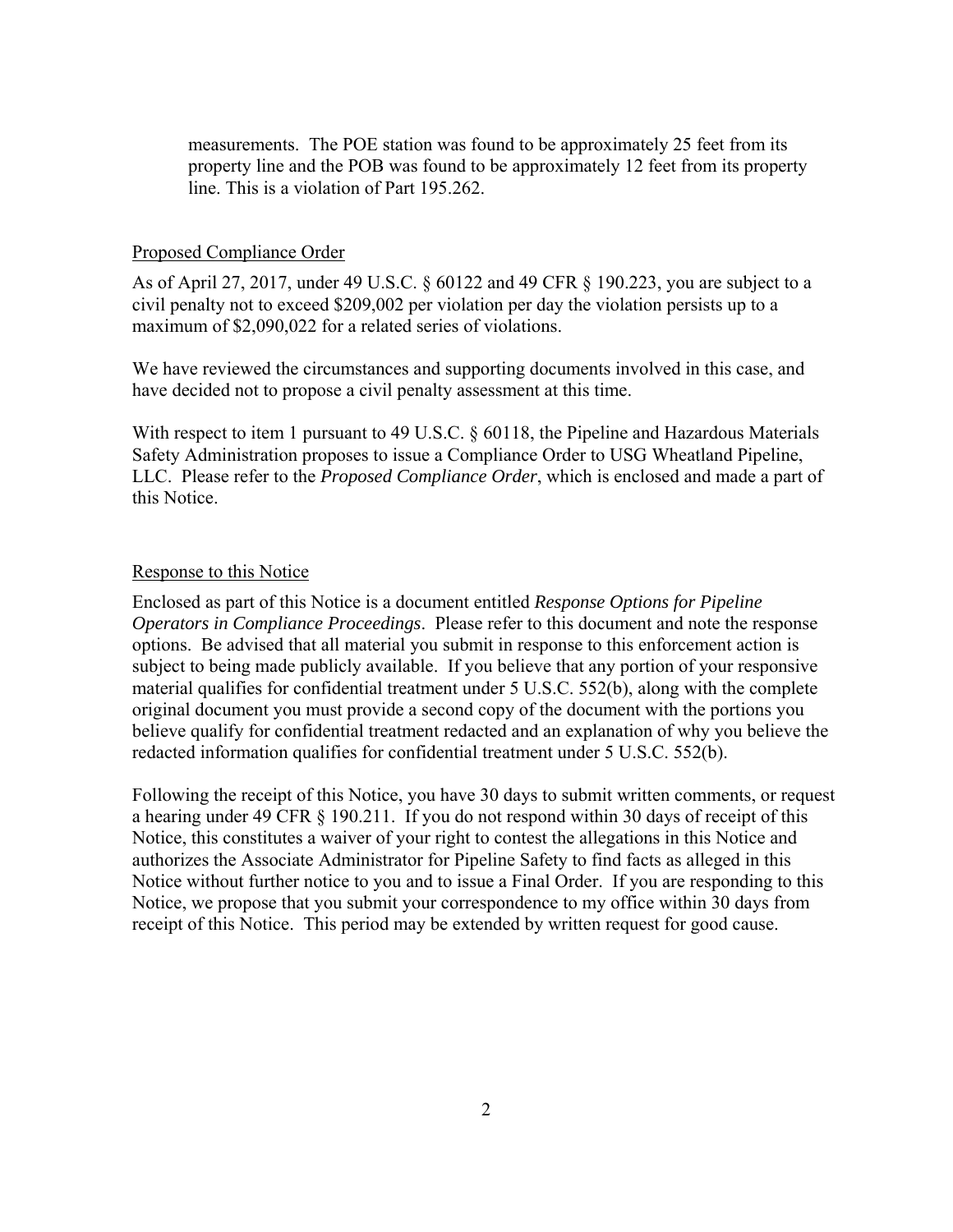In your correspondence on this matter, please refer to **CPF 3-2017-6004** and, for each document you submit, please provide a copy in electronic format whenever possible.

Sincerely,

Allan C. Beshore Director, Central Region, OPS Pipeline and Hazardous Materials Safety Administration

Enclosures: *Proposed Compliance Order Response Options for Pipeline Operators in Enforcement Proceedings*